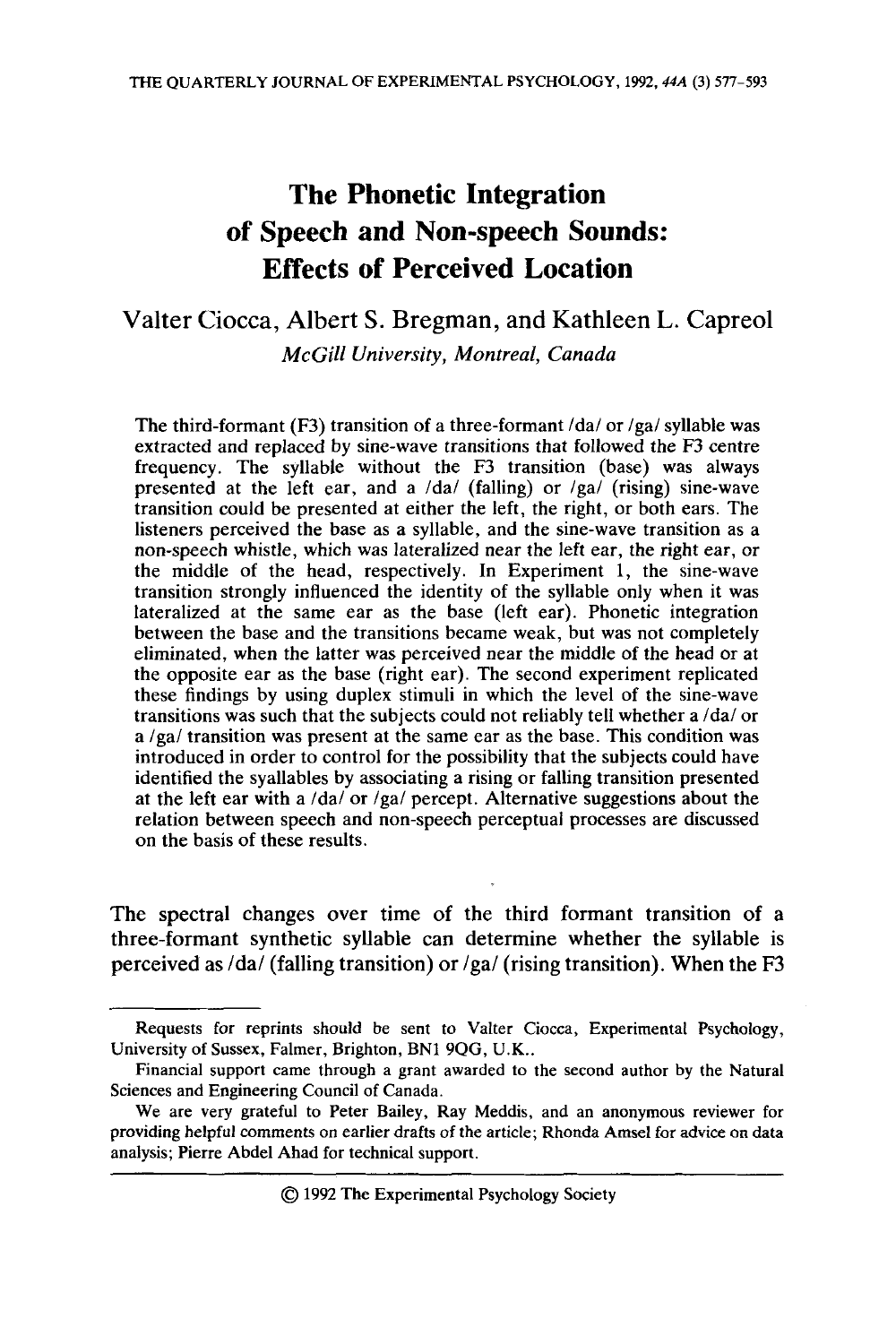transition is presented in isolation to one ear (isolated transition) and the remainder of the syllable (base) is presented to the opposite ear (see Figure l), listeners perceive a full syllable at the ear of the base, and a non-speech "chirp" at the ear of the isolated transition. For most subjects, the type of isolated transition determines whether the syllable is identified as /da/ or /ga/. Hence, the isolated transition is phonetically integrated with the base, and, at the same time, it is perceived as a distinct non-speech chirp (Liberman, **1982;** Repp, Milburn, & Ashkenas, **1983).** This phenomenon, known as "duplex perception", has been investigated by manipulating the F2 and/or the F3 transitions of several two- or three-formant synthetic syllables (Cutting, **1976;** Liberman, Isenberg, & Rakerd, **1981;** Rand, **1974;** Repp & Bentin, **1984).** 

Duplex perception has been considered by some researchers as one of the most convincing demonstrations of the existence of independent auditory and phonetic processes (Liberman, **1982;** Mattingly & Liberman, **1988).** However, the results of a recent study are incompatible with the idea that the phonetic system is able to use acoustic information independently of how the auditory system may organize the same information (Ciocca *tk* Bregman, **1989).** In the latter study, the isolated transition of a duplex syllable was preceded and followed by a sequence of identical transitions (capturing transitions). The capturing transitions segregated the isolated transition into a distinct auditory event or stream, thereby weakening its phonetic integration with the contralateral base. On the



**FIG. 1. A schematic representation of the type of the duplex stimuli used in the present investigation; the type of isolated transition presented at the right ear determines whether the**  syllable at the left ear is perceived as /ga/ or /da/.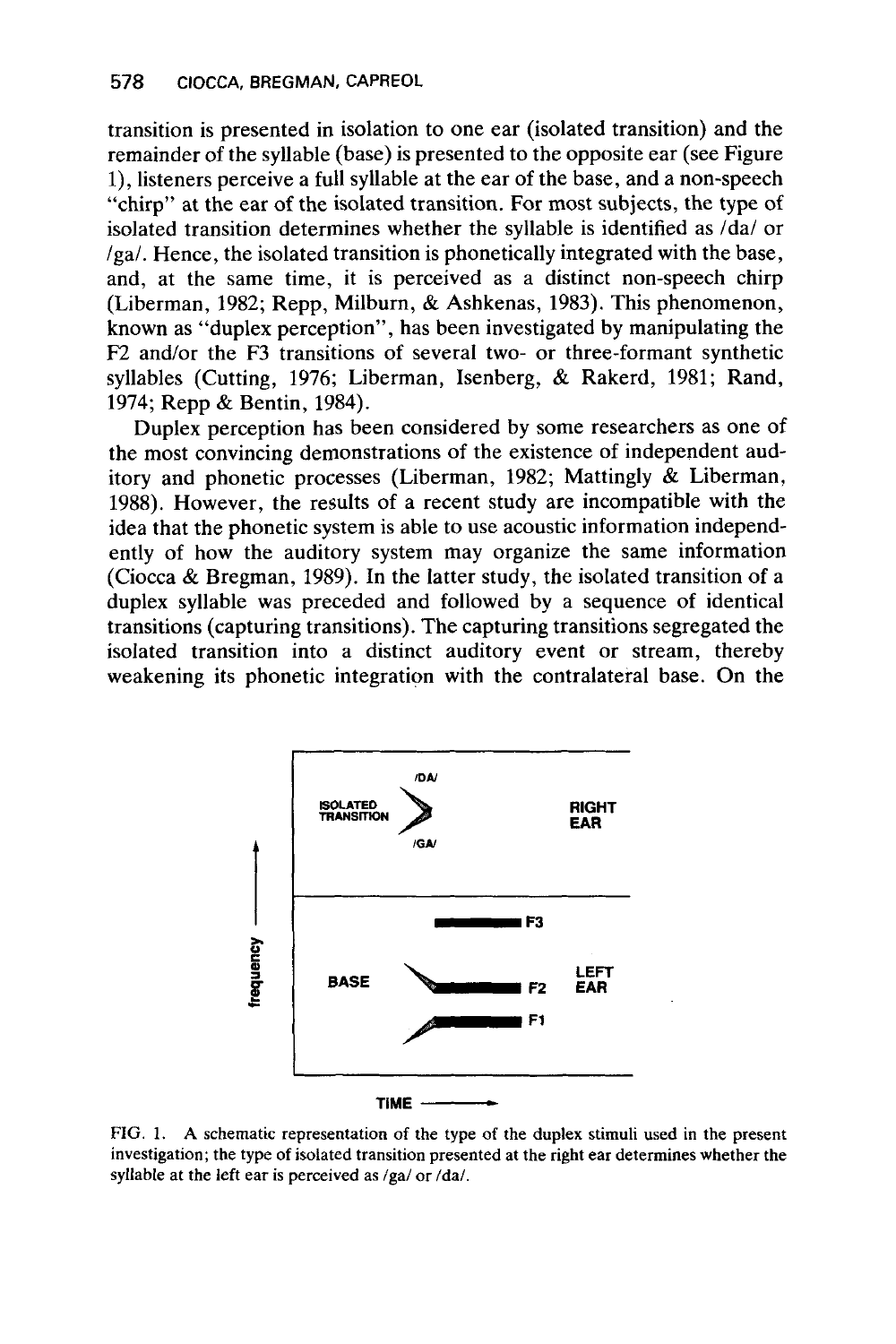basis of their results, Ciocca and Bregman (1989) suggested that duplex perception occurs in the presence of conflicting cues for the integration and the segregation of the isolated transition from the base ("auditory scene analysis" hypothesis). For example, the contralateral presentation of the base and the isolated transition may be taken as evidence for the presence of two distinct auditory objects. Indeed, several studies showed that phonetic integration was significantly stronger when the base and the isolated transition were presented at the same ear than when they had a different location (Ciocca & Bregman, 1989; Repp, Milburn, & Ashkenas, 1983). On the other hand, a plausible integration cue could be the common onset of the base and the isolated transition. It has been shown that phonetic integration is weakened by the presence of an onset asynchrony between the base and isolated transition (Cutting, 1976; Repp & Bentin, 1984).

The present study had the purpose of investigating the effects of the auditory organization factor of spatial location on the phonetic integration of duplex stimuli. In order to do this, the lateralization of the isolated transition was systematically varied across trials, whereas the base was always presented at the left ear. The isolated transitions employed in our study were pure tone glides (sine-wave transitions) that followed the centre frequency of periodic /da/ or /ga/ F3 transitions. Whalen and Liberman (1987) found that sine-wave transitions, when presented at the same ear as the base, could reliably be used by the listeners in the identification of the base as  $\frac{da}{c}$  or  $\frac{ga}{.}$  In addition, the sine-wave transitions could be heard as distinct non-speech whistles when their intensity was approximately equal or higher than that of the steady portion of F3 ("duplexity threshold"; Whalen & Liberman, 1987). Sine-wave transitions were used in the present study because we observed that the lateralization of binaural periodic transitions could not be manipulated precisely. One possible reason for this could be that, for phonetic and/or auditory reasons, periodic transitions were integrated with the base more strongly than were sinewaves. For example, phonetic processes could consider periodic transitions presented at the same ear as the base to be more appropriate as parts of a phonetic percept than sine-waves. Secondly, periodic transitions, unlike their sine-wave analogs, are harmonically related to the base, and they could, therefore, be grouped with the base on the basis of their common harmonic structure. Finally, both periodic and sine-wave transitions presented at the same ear as the base (ipsilateral transitions) were probably masked by the latter to a certain extent, due to the well-known phenomenon of the upward spread of masking, which, incidentally, was at the origin of the first duplex perception study (Rand, 1974). However, the amount of masking was likely to be larger for periodic than for sine-wave transitions whose energy is concentrated in a narrow frequency region.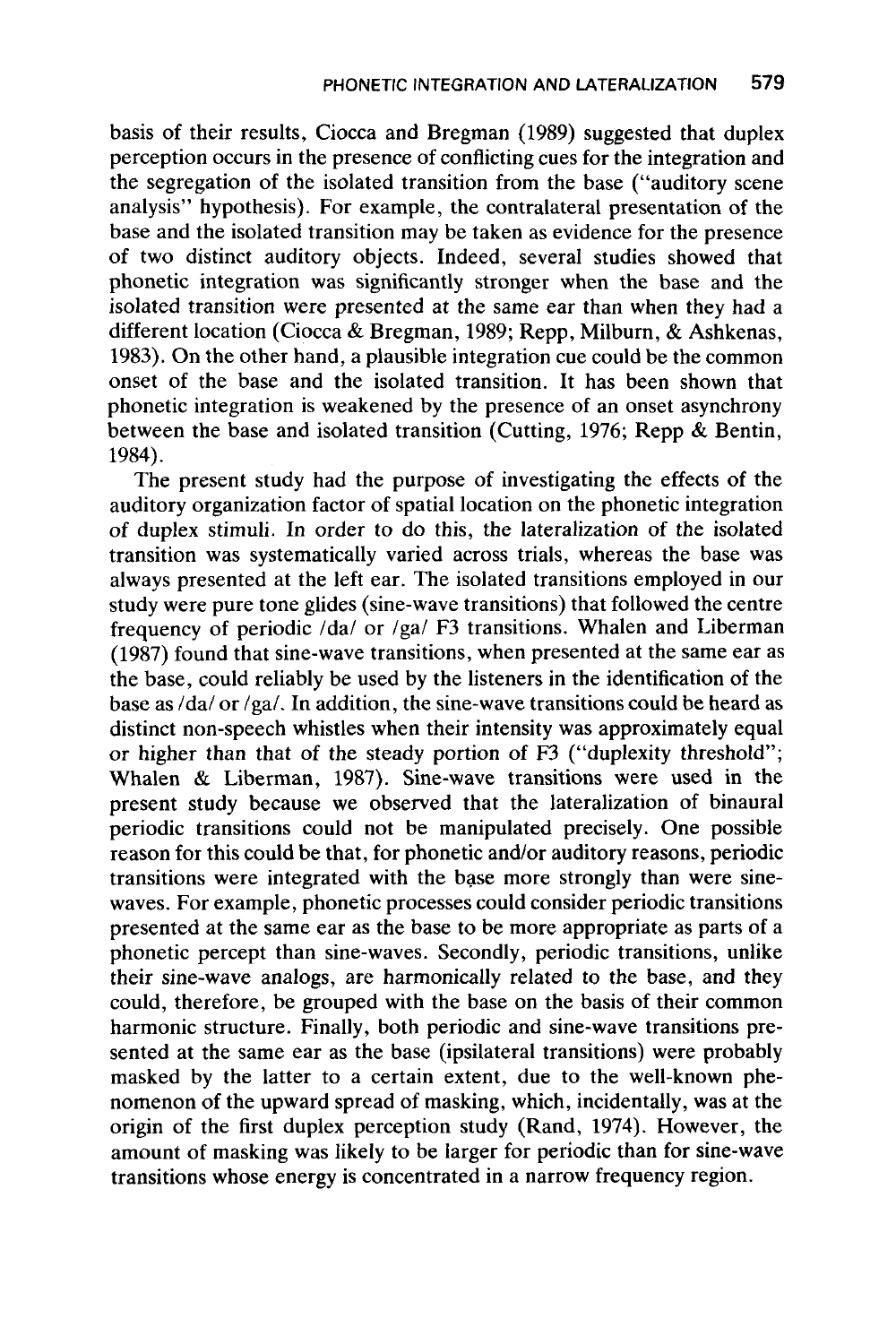# **EXPERIMENT 1**

In Experiment 1, the  $\frac{1}{2}$  or  $\frac{1}{2}$  sine-wave transitions were presented at the left ear, the right ear, or at both ears. As the base was always presented at the left ear, it was expected that the sine-wave transitions would be perceived either at the same ear as the base, at the opposite ear, or at the centre of the head, respectively. The purpose of this experiment was to determine whether and how the phonetic integration of the sine-wave transitions with the base was affected by a variation in the lateralization of the transitions. Therefore, lateralization was used as a way of capturing the sine-wave transitions that was analogous to the capturing by frequency proximity employed in the study by Ciocca and Bregman (1989).

#### **Method**

*Subjects.* The subjects were 16 graduate or undergraduate students at McGill University. All subjects received an audiometric test and were shown to have normal hearing. The data of **4** of these 16 subjects were discarded because they could not reliably identify the experimental speech stimuli as  $\frac{da}{\text{or}}$  /ga/.<sup>1</sup>

*Procedure.* There were two sessions in this experiment: an identification and a lateralization session. The subjects received the identification session first, and after a break of a few minutes, they participated in the lateralization session. The experimental patterns were identical for both the identification and the lateralization sessions. The stimuli consisted of the base, and either a /da/ or a /ga/ sine-wave transition. Each of the two transitions ( $/da/$  or  $/ga/$ ) could be presented either at the left, right, or to both ears. Therefore, there was a total of six duplex stimuli in this experiment. In each trial, one of the duplex stimuli was repeated twice, to allow for more accurate identification. There was a silence of 800 msec between repetitions of the stimuli within a trial; a 4-sec silence, during which time the subjects gave their responses by using a keyboard, followed the last stimulus in a trial.

<sup>&</sup>lt;sup>1</sup>It should be noted that many more acoustic cues for the perception of different stop consonants are usually available in natural speech than in synthetic speech (see, for example, Lisker, 1978; cited in Liberman, 1982). **In** addition, as Darwin (1976) pointed out, not all listeners make use of the same phonetic cues to the same extent. For these reasons, it is not uncommon to find that about one-third to one-quarter of naive listeners cannot reliably identify synthetic syllables that differ only by the onset frequency of one or two formant transitions (see, for example, Liberman, Isenberg, & Rakerd, 1981). As the majority of naive listeners can identify synthetic syllables precisely, as is shown in the present study, it is reasonable to assume that most listeners would perform accurately if given enough training.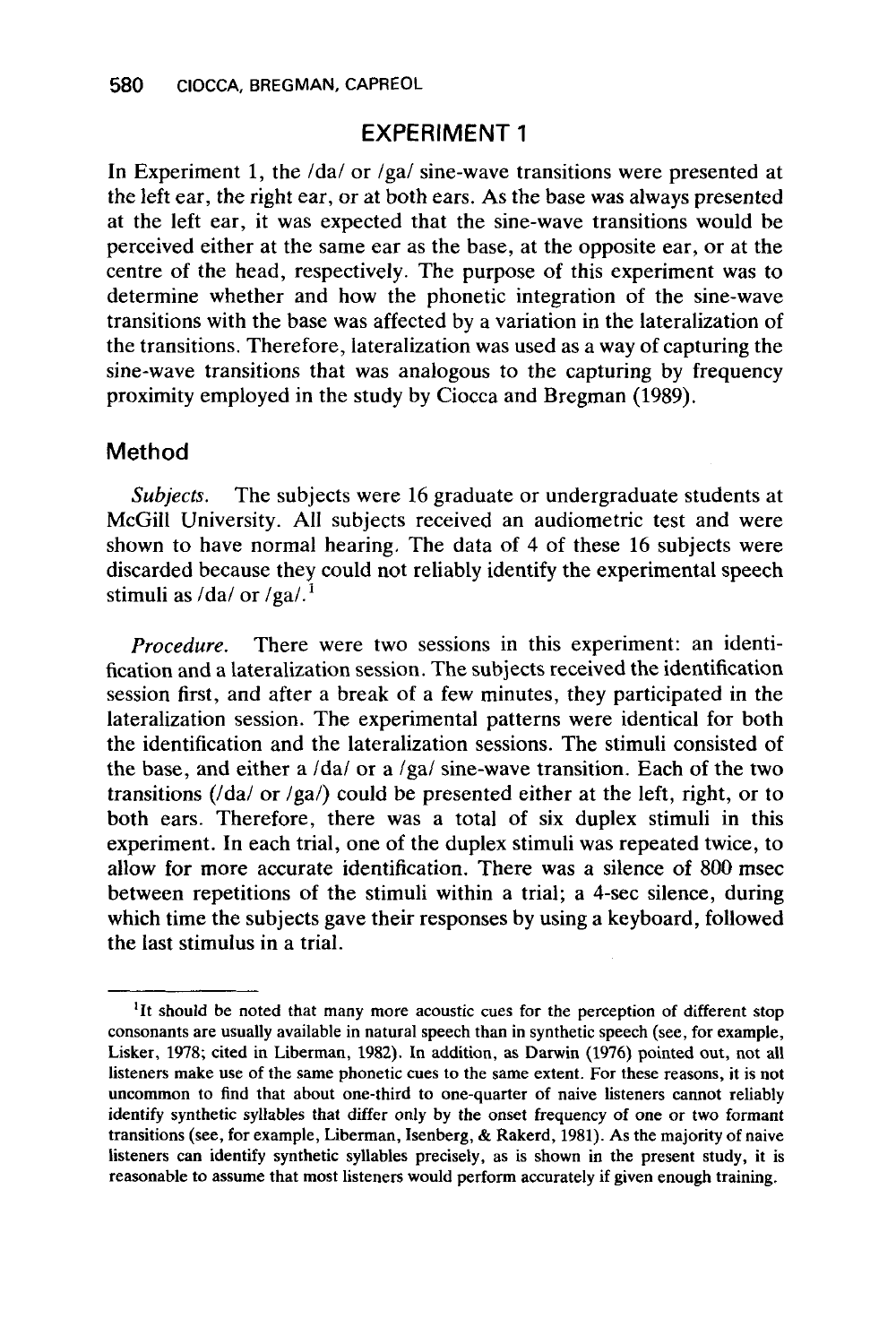During the identification session, the subjects were told to ignore any whistles they might hear at the same time as the syllables. A 10-point rating scale was used to measure the subjects' identification of the syllables. The numbers 1 to 5 were chosen to indicate the perception of /da/, whereas the numbers 6 to 10 indicated the perception of /ga/. The extremes of the scale (1 and 10) were labelled "very confident"; numbers *5* and 6 indicated a "not confident" judgement. Hence, the listeners were forced to choose between /da/ and /ga/ but could rate the confidence with which they made their judgements. No feedback was given to the subjects as to whether or not their identification of the syllables was correct. Each of the six duplex stimuli was used on 10 trials in a session. The order of presentation was randomized, and it differed for every subject.

In the lateralization session, the stimuli were the same as in the identification session. The subjects were instructed to ignore the syllables and to pay attention only to the location of the whistles within their heads. A 10-point rating scale was used to measure the lateralization of the whistles. The rating scale represented the space between the subjects' ears, number 1 indicating the extreme left and number 10 the extreme right. Numbers 5 and 6 were used to indicate the perception of a centrally located whistle.

*Stimuli.* The base was a three-formant syllable synthesized using a parallel formant circuit. The circuit was implemented with the MITSYN digital processing software (Henke, 1987). Each formant consisted of a 50-msec formant transition and a 150-msec steady-state portion. Hence, the total duration of the syllable was 200 msec. The complete F1 and F2, but only the steady portion of F3, formed the "base stimulus" or "base". The centre frequencies of the F1 and F2 steady portions were 771 Hz and 1233 Hz, respectively. The centre frequency of the steady-state **F3** was 2525 Hz. The centre frequency of the F1 transition rose from 282 to 771 Hz, and that of the F2 transition fell from 1770 to 1233 Hz. The bandwidths of the formants were similar to those typical for the /a/ vowel (Klatt, 1980). Specifically, the bandwidths were 120 Hz for F1, 70 Hz for **F2,** and 130 Hz for F3, and they were fixed for both the transition and the steady portions of the syllables. The fundamental frequency of the first and second formants, and of the steady portion of F3, was fixed at 100 Hz. The F3 transition was simulated by a sinusoidal glided tone (sine-wave transition), which was not harmonically related to the base and which followed the centre frequency fo the F3 transition of a normal /da/ or /ga/. A sine-wave transition falling in frequency from 2862 to 2525 **Hz** simulated a /da/ transition, and a tone rising from 2018 to 2525 Hz was a cue to a /ga/ percept. The sine-wave transitions were synthesized separately from the base, and they were digitally mixed with it. The intensity level of the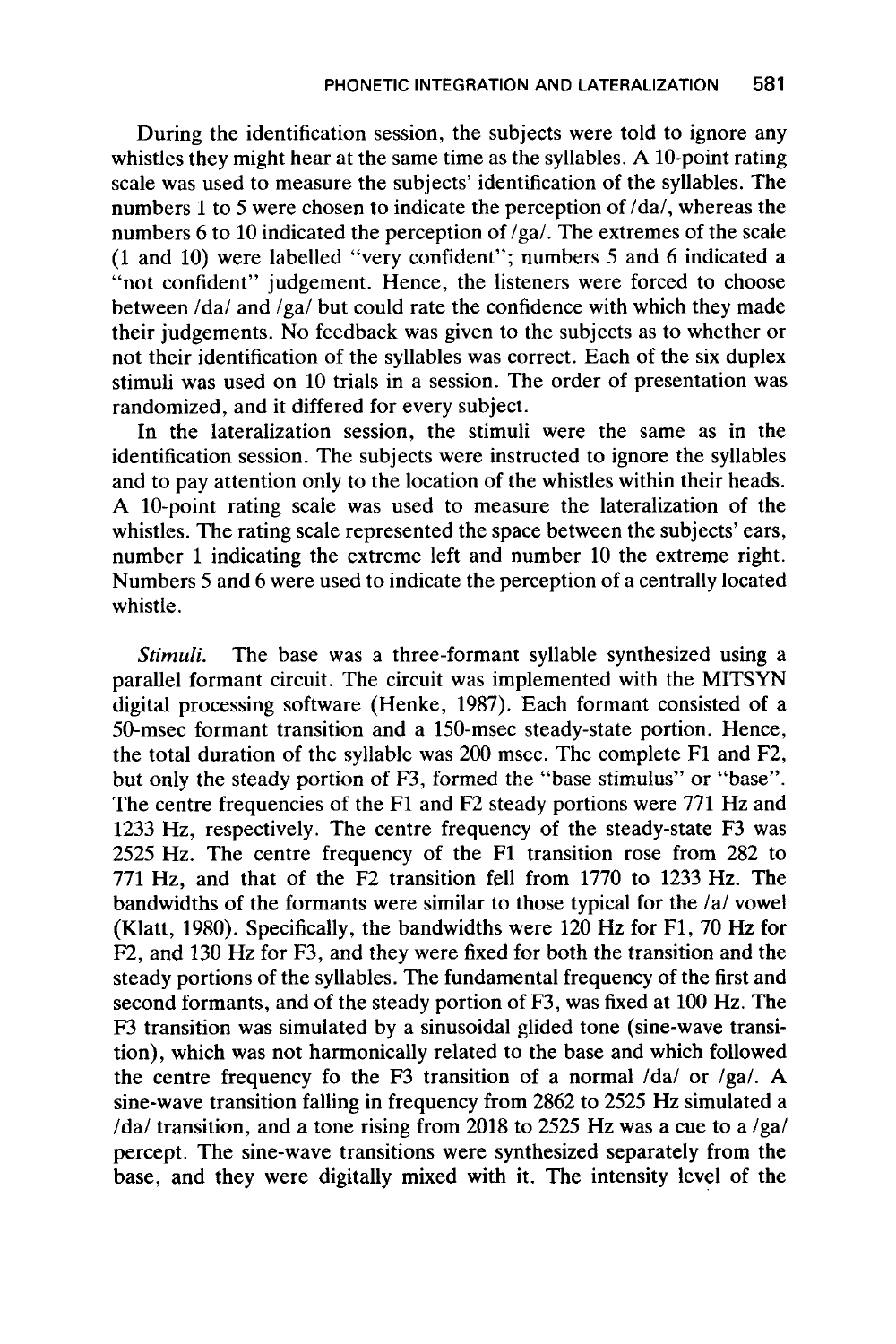sine-wave transition was chosen so that it could be heard as a whistle distinct from the base, even when the two stimuli were presented to the same ear. Whalen and Liberman (1987) determined the level (which they called the "duplexity threshold") at which a sine-wave /da/ or  $\angle$ ga/ transition could be barely audible as a whistle in the presence of the base. They found the duplexity threshold to be 0 dB for the /ga/ transition, and  $-6$  dB for the /da/ transition, relative to the level of the steady-state F3 portion. In order to guarantee the audibility of the whistle in the light of these results, we decided to set the intensity of the sine-wave transitions to 6 dB above the level of the F3 steady-state portion. The base was presented at the left ear at a level of 70 dBA.

*Apparatus.* The stimuli were synthesized and played by a Compaq 386/20 computer controlling a Data Translation DT2823 16-bit D/A converter during the experiment. The stimuli had a sampling rate of 16 KHz and were low-pass filtered at 8 KHz by a **7TE** J1550 filter, which provided an attenuation of 60 dB at 11.2 KHz. As there was no energy above **4** KHz in the synthesized stimuli prior to filtering, this filter effectively removed noise due to aliasing from the output signal. Subjects listened individually to the stimuli over Telephonics TDH-39 headphones, in an Industrial Acoustics 1202 audiometric chamber. The intensity of the stimuli was calibrated by means of a General Radio Type 1551-C sound level meter connected to the headphones by a flat-plate coupler. A Maico Hearing Instruments MA27 audiometer was used to test the subjects' hearing. A keyboard was used by the subjects to record their responses.

# **Results and Discussion**

*Lateralization Results.* The lateralization scores represent the perceived location of the whistles within the subjects' heads. The mean rating scores, shown in Figure 2, indicate that the subjects lateralized the whistles at the expected locations within the head.

When the sine-wave transitions were presented binaurally, the perceived whistles were not lateralized exactly at the middle-of-the-head location. Instead, they were lateralized most often a little towards the right ear (opposite to the base stimulus). It is likely that this result was due to the partial masking of the ipsilateral transition by the base. This explanation is supported by the previous finding that when a monaural noise is presented at the same time as a binaural click, the click is lateralized towards the ear opposite to that of the noise (Deatherage & Hirsh, 1959; cited in Durlach  $\&$  Colburn, 1978).

*Identification Results.* The mean rating scale scores for the identification session are shown in Figure 3. The scores were analyzed by a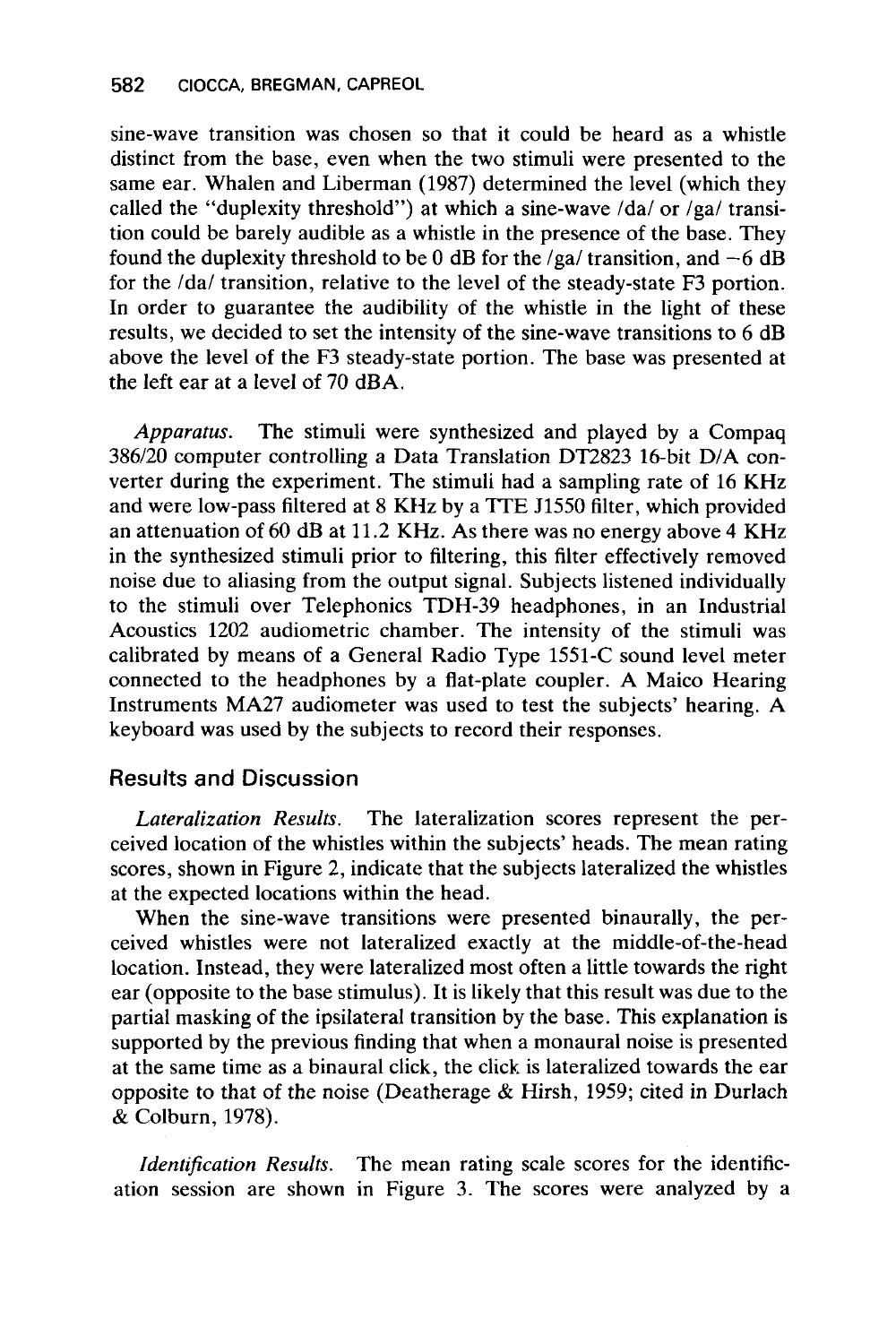

**FIG. 2. Mean ratings for the lateralization session of Experiment 1.** 

two-way **ANOVA** with repeated measures. The two factors were the "transition-type", and the "ear of presentation". The main effect of "transition-type" was significant,  $F(1, 11) = 31.37$ ,  $p < 0.0002$ , showing that the subjects reliably labelled the syllables as /da/ or /ga/ with the falling or rising transition, respectively. The "ear of presentation" main effect was significant,  $F(2, 11) = 4.29$ ,  $p < 0.05$ . This effect shows that the number of /da/ responses changed as a function of the lateralization distance between the transitions and the base. The "ear of presentation" **x**  "transition-type" interaction was highly significant,  $F(2, 22) = 16.49$ ,  $p < 0.0001$ . This interaction indicates that the difference in rating scores between conditions with /da/ and /ga/ transitions became smaller as the perceived lateralization of the whistles differed increasingly from that of the base (see Figure 3).



**FIG. 3. Mean ratings** for **the identification session of Experiment I; the percentage of /ga/ responses for each condition displayed at the top of the figure.**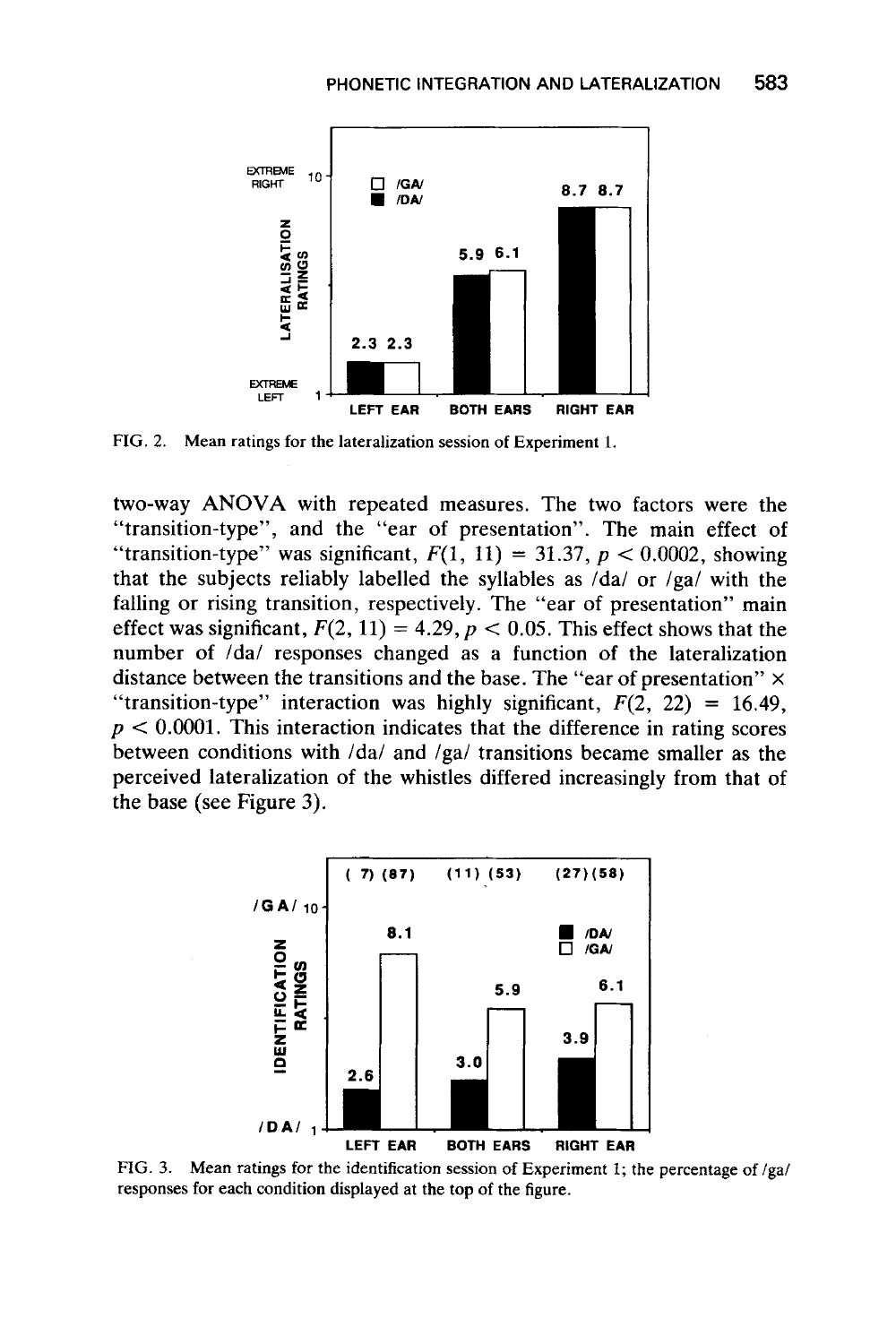The results of this experiment show that, when the sine-wave transitions were perceived at a different lateralization from the base, the syllables became more ambiguous—that is, the ratings for both the  $/da/$  and  $/ga/$ conditions moved from the opposite extremes toward the centre of the rating score range. The difference between left and binaural, as well as that between left and right conditions was significant for each type of transition  $(p < 0.01$ , planned comparison). This finding suggests that the influence of the sine-wave transition on the identity of the syllable became weaker when their lateralization differed. However, the binaural and right conditions were not statistically different for either the  $/da/$  or the  $/ga/$  transitions ( $p > 0.05$ , planned comparison). Moreover, the size of the /ga/-/da/ difference, indicating the amount of phonetic integration between the base and the transitions, was not significantly smaller for the right than for the binaural conditions ( $p > 0.05$ , planned comparison). Hence, it is not possible to support an unambiguous conclusion that the size of phonetic integration decreased as the lateralization distance between the base and the transition increased. Finally, the results seem to indicate that some phonetic integration occurred even when the base and the sine wave transitions were presented at opposite ears. Indeed, the difference between the right  $/da/$  and  $/ga/$  conditions was found to be significant  $(p < 0.01$ , planned comparison).

Experiment 1 showed that there was some phonetic integration, though weak, even when the transition was presented at the ear opposite to the ear of presentation of the base. However, in that experiment the subjects could have learned to associate the rising transition with the perception of /ga/ and the falling transition with a /da/ syllable. Indeed, in the monaural conditions, which produced strong phonetic integration, the subjects could clearly hear a rising or falling sine-wave transition at the same ear as a /ga/ or /da/ syllable. Consequently, the identification of the syllables in the dichotic conditions could have been achieved through associative learning rather than genuine phonetic integration. The existence of weak across-ear phonetic integration of sine-wave transitions would be an important finding, because it would indicate that auditory organization factors, even when combined, might not be able to completely overcome the operation of phonetic processes. In the following experiment, associative learning was prevented by eliminating the occurrence of monaural duplex percepts.

#### **EXPERIMENT 2**

In Experiment 2, the  $\frac{1}{da}$  or  $\frac{1}{ga}$  sine-wave transitions were presented either monaurally or binaurally. In the monaural conditions, a sine-wave transition was presented ipsilaterally to the base at three intensity levels, which were chosen so that the subjects could not discriminate whether a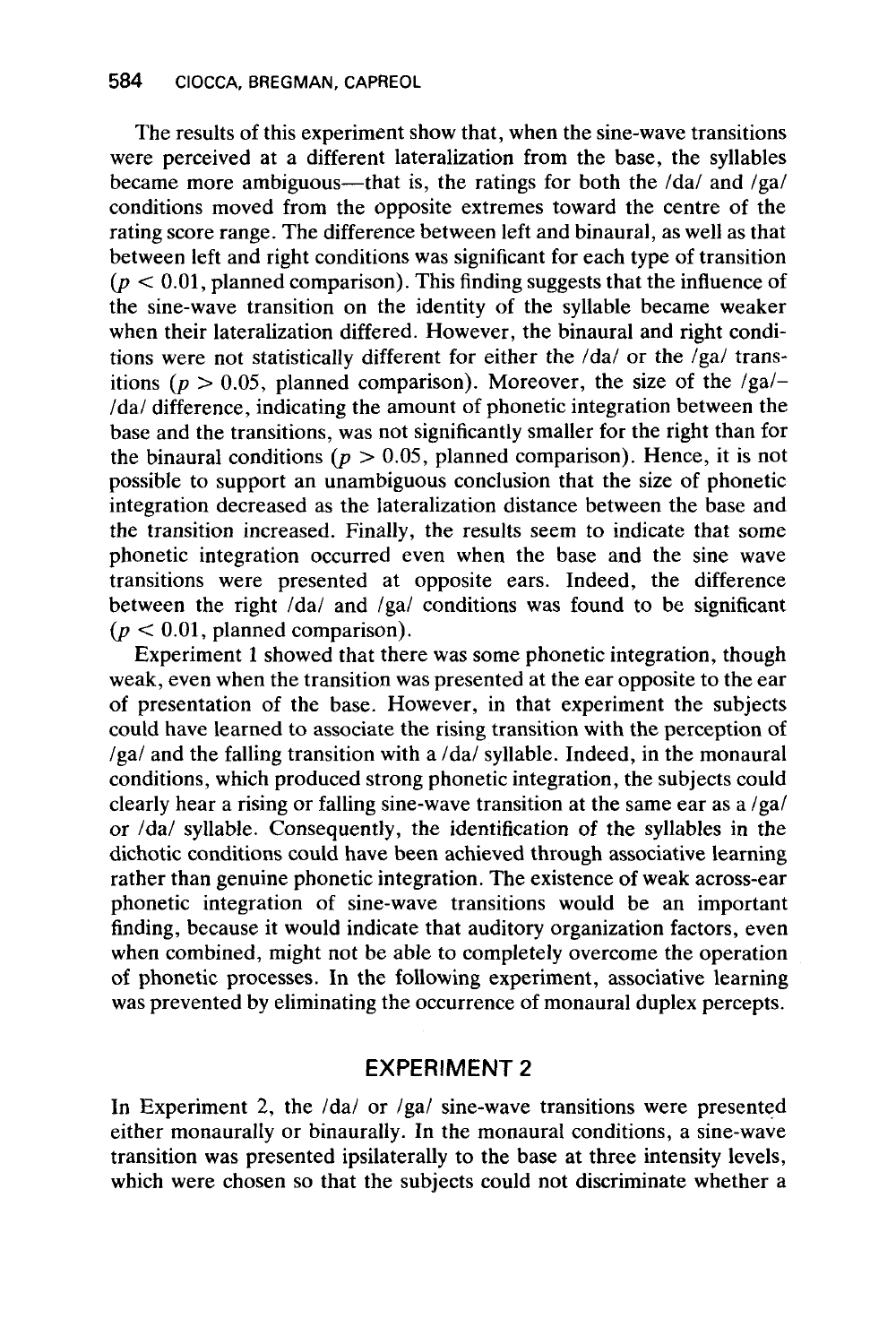rising or a falling transition had been presented at the same ear as the syllable. The highest level was close to the monaural duplexity threshold for both the /ga/ and the /da/ transitions, whereas at the lowest level the monaural transitions should not have affected the identification of the base (Whalen & Liberman, **1987).** In the binaural conditions, a contralateral transition of the same type as the ipsilateral one, and exactly synchronized with it, was added to each of the monaural stimuli. The level of the contralateral transitions was chosen so that the loudness of the binaural transitions, when heard in the absence of the base, was equalized across the binaural conditions. The amount of phonetic integration due to the presence of the contralateral transitions could be determined by comparing the monaural conditions with the corresponding binaural conditions.

# **Method**

The subjects were **18** undergaduate and graduate students, or staff members at McGill University. Before the beginning of the experiment, there was a training session during which binaural /da/ and /ga/ syllables were presented to the subjects. These syllables contained a periodic F3 transition, so that the subjects would not gain experience with the sine-wave transitions used in the experiment. After listening to five repetitions of each syllable, the subjects had to judge whether the members of eight pairs of syllables were identical or different. Four subjects gave two or more incorrect answers in one of three successive attempts, and, therefore, they did not participate in the experiment. Of the remaining subjects, one perceived all the syllables as  $da/$ , and another identified all the stimuli as ambiguous. Their data were not included in the statistical analysis as they did not provide any useful information about the differences in the phonetic identity of syllables with rising and falling sine-wave transitions. In addition, one subject gave a response of 10 in all the trials of the lateralization session. It is likely that this subject misinterpreted the meaning of the scale by considering it a left-right confidence scale. For this reason, his data from the lateralization session were not included in the statistical analysis. *Subjects and Pretest.* 

*Procedure.* The sequence and timing of stimuli and trials were identical to those of Experiment 1. In the identification session, 6 monaural stimuli ( $/da/d$  and  $/ga/d$  transitions with 3 intensity levels) and 6 binaural stimuli were presented **10** times. The subjects were told that, at times, they might hear a whistle at the same time as the syllable, and they were instructed to ignore the whistles whenever they could hear them. In the lateralization session, only the 6 binaural stimuli were presented, as the sine-wave transitions could not be heard as distinct sounds in the monaural conditions.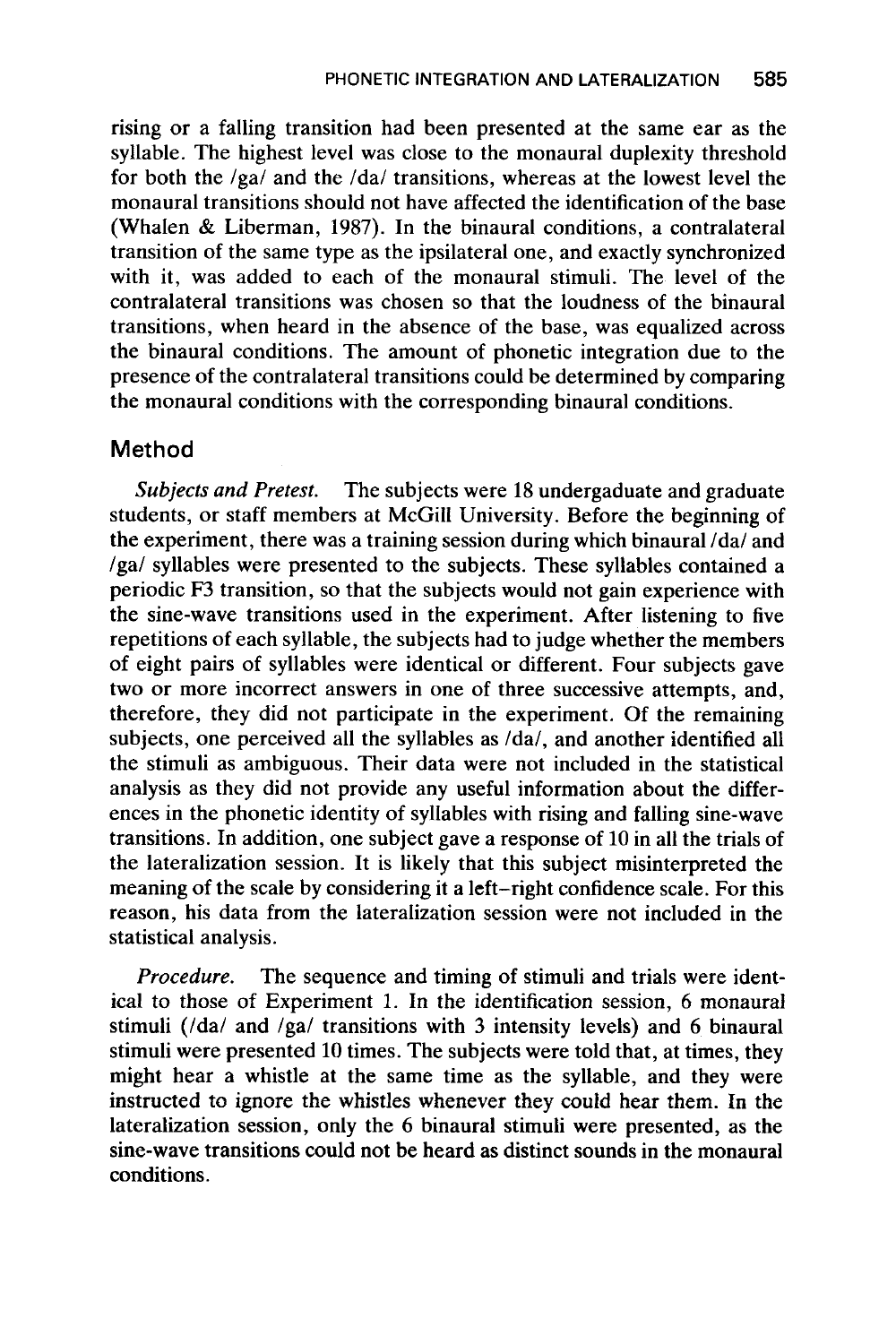*Stimuli.* The /da/ and /ga/ sine-wave transitions were presented either monaurally or binaurally. In the monaural conditions, either a  $\frac{1}{da}$  or  $\frac{1}{ga}$ transition was presented at the same ear as the base. The ipsilateral transitions could have an attenuation of 6 (IH, Ipsilateral High level), 16 (IM, Ipsilateral Medium), or 26 dB (IL, Ipsilateral Low) relative to the level of the F3 steady portion. The level of the most intense (IH) transitions was well below the duplexity threshold for the /ga/ transition and close to the same threshold for the /da/ transition, as specified by Whalen and Liberman (1987). In an informal test, the first author and other listeners verified that the sine-wave transitions could not be heard as separate sounds in the monaural conditions.<sup>2</sup> Whalen and Liberman (1987) reported that the sine-wave transitions affected the phonetic judgement of the syllable until their level was approximately 20 dB below the duplexity threshold. On the basis of this observation, we expected that the softest (IL) transitions would not affect the identity of the syllable. Therefore, the monaural IL conditions acted as a baseline against which we could compare the across-ear phonetic integration in the binaural conditions. The binaural stimuli were created by pairing each of the monaural  $\frac{da}{aa}$  and  $\frac{ga}{a}$ stimuli with a contralateral transition of the same type as the ipsilateral transition. The monaural stimuli in which the sine-wave transition was attenuated by 6 dB (IH), 16 dB (IM), or 26 dB (IL) were accompanied by contralateral transitions, which had attenuations of 6 (CL, Contralateral Low level), 2 (CM, Contralateral Medium), and 0 dB (CH, Contralateral High), respectively. The resulting binaural conditions will be called IH-CL (6/6 dB attenuations), IM-CM (1612 dB attenuations), and IL-CH (26/0 dB), hereafter. The level of the contralateral transitions was set so that the loudness of the perceived whistles, resulting from the combination of the ipsilateral and contralateral transitions, was constant across the binaural conditions (Keen, 1972). When presented without the base, the binaural /da/ or /ga/ whistles were lateralized near the centre of the head (IH-CL), at the centre-right (IM-CM), and at the right ear (IL-CH).

As the level of the ipsilateral transitions was set on the basis of the results of the study by Whalen and Liberman (1987), we wanted to ensure that the masking of the sine-wave transitions by the base in this experiment

**<sup>&#</sup>x27;An unpublished study by Bailey and Herrmann (personal communication) has shown that sine-wave transitions may be detected at levels that are considerably lower than those reported by Whalen and Liberman with similar stimuli (1987). However, the former authors also found that their subjects could not reliably discriminate which sine-wave transition (rising or falling) was present at the same time as the base when the level of the transitions was 6 dB above or below the level** of **the F3 steady-state portion. As the highest level of the ipsilateral transitions in Experiment** 2 **was 6 dB below that of the F3 steady-state portion, we can be confident that the subjects could not learn to associate a rising or falling transition with the perception of a particular syllable during the course of the experiment.**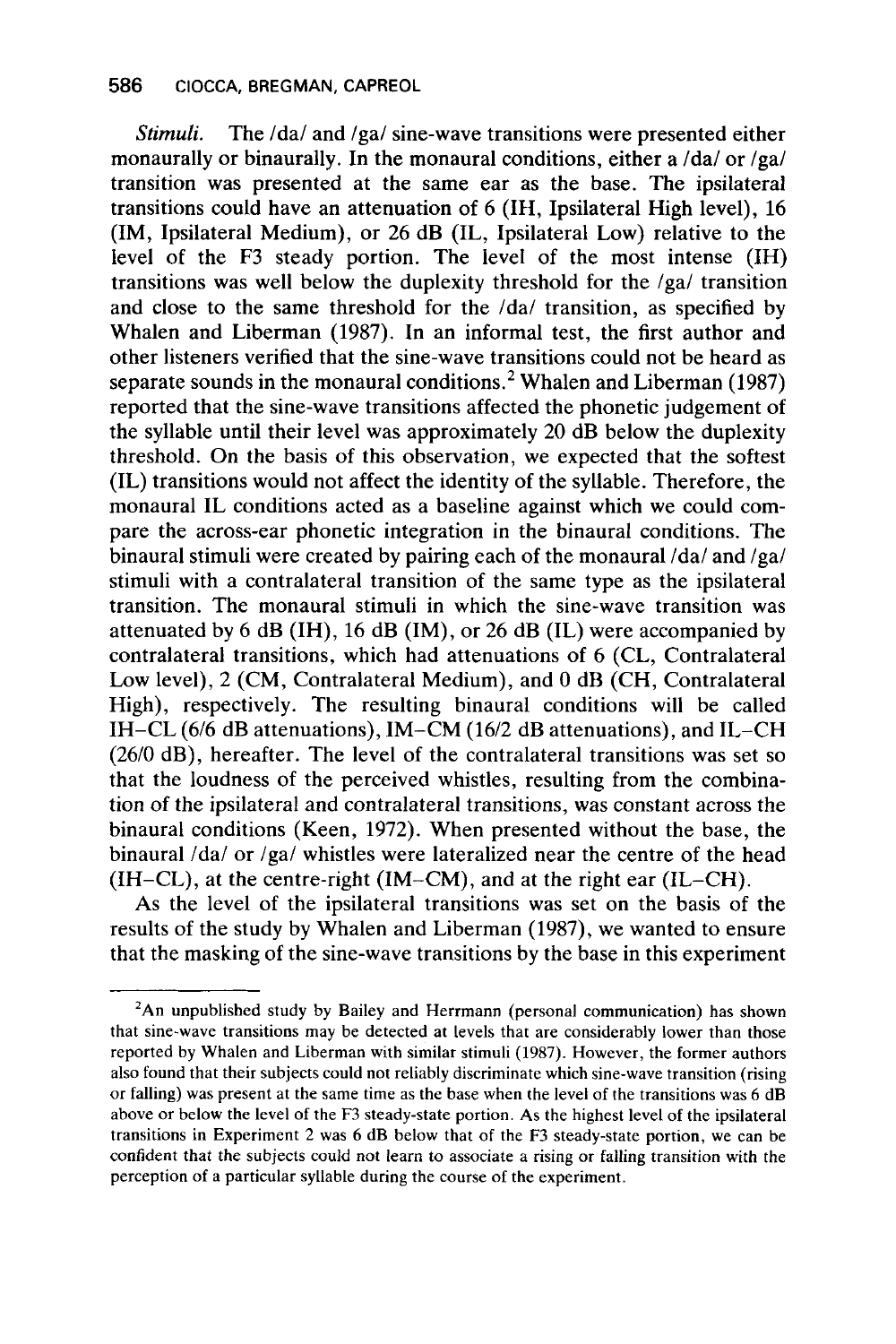was similar to that which occurred with Whalen and Liberman's stimuli. In addition, the results of Experiment 1 showed that the base employed in that experiment was perceived as being more ambiguous than the base of all the previous investigations, which used  $/da$  -/ga/ duplex stimuli (Repp, Milburn, & Ashkenas, 1983; Repp & Bentin, 1984; Whalen & Liberman, 1987). For these reasons, the base used in the present experiment was synthesized *so* that it matched the dynamic spectral characteristics of the base used in the study by Repp, Milburn, and Ashkenas (1983<sup>3</sup>). This was done by specifying changing bandwidths for the first 15 msec of the F1 and F2 transitions. The F1 transition bandwidth changed from 70 Hz to 120 Hz; the bandwidth of the F2 transition changed from **160** Hz to 70 Hz. The F1 and **F2** bandwidths had a constant value for the remaining portion of the transitions and of the steady-state formants. The bandwidth of the F3 steady portion was fixed at 130 Hz. The FO of all the formants was fixed at 100 Hz during the first 150 msec of the base, and then it decreased linearly to 75 Hz during the last 50 msec. The duration and intensity characteristics of the base were the same as in Experiment 1.

*Apparatus.* The apparatus was the same as in Experiment 1, except for the headphones. In Experiment 2, Sony MDR-V7 headphones were used. The level of the stimuli was measured through these headphones.

#### **Results and Discussion**

*Lateralization Results.* The mean lateralization scores are displayed in Figure 4. The data were analysed by a two-way ANOVA with repeated measures. The "relative level" (IH–CL, IM–CM, and IL–CH) and the "transition-type'' (/da/ **or** /ga/) were the experimental factors. The "relative level" main effect was significant,  $F(2, 22) = 17.67$ ,  $p < 0.0001$ . Pairwise planned comparisons showed that the IH-CL, IM-CM, and IL-CH conditions were significantly different at the 0.05 level for both rising and falling transitions. However, as can be seen in Figure **4,** the actual lateralizations of the whistles in the three conditions were close to each other. The whistle in the IH-CL (intended centre) condition was moved even farther away from the base (and from the centre position) than in the analogous condition in Experiment 1. A likely explanation for this difference is that the ipsilateral transitions in the IH-CL condition were 12 dB softer and, therefore, they were probably masked by the base by a larger amount than those in the binaural conditions of Experiment 1.

**<sup>3</sup>The stimuli used in Repp, Milburn, and Ashkenas (1983) were kindly sent to us on tape by Bruno Repp.**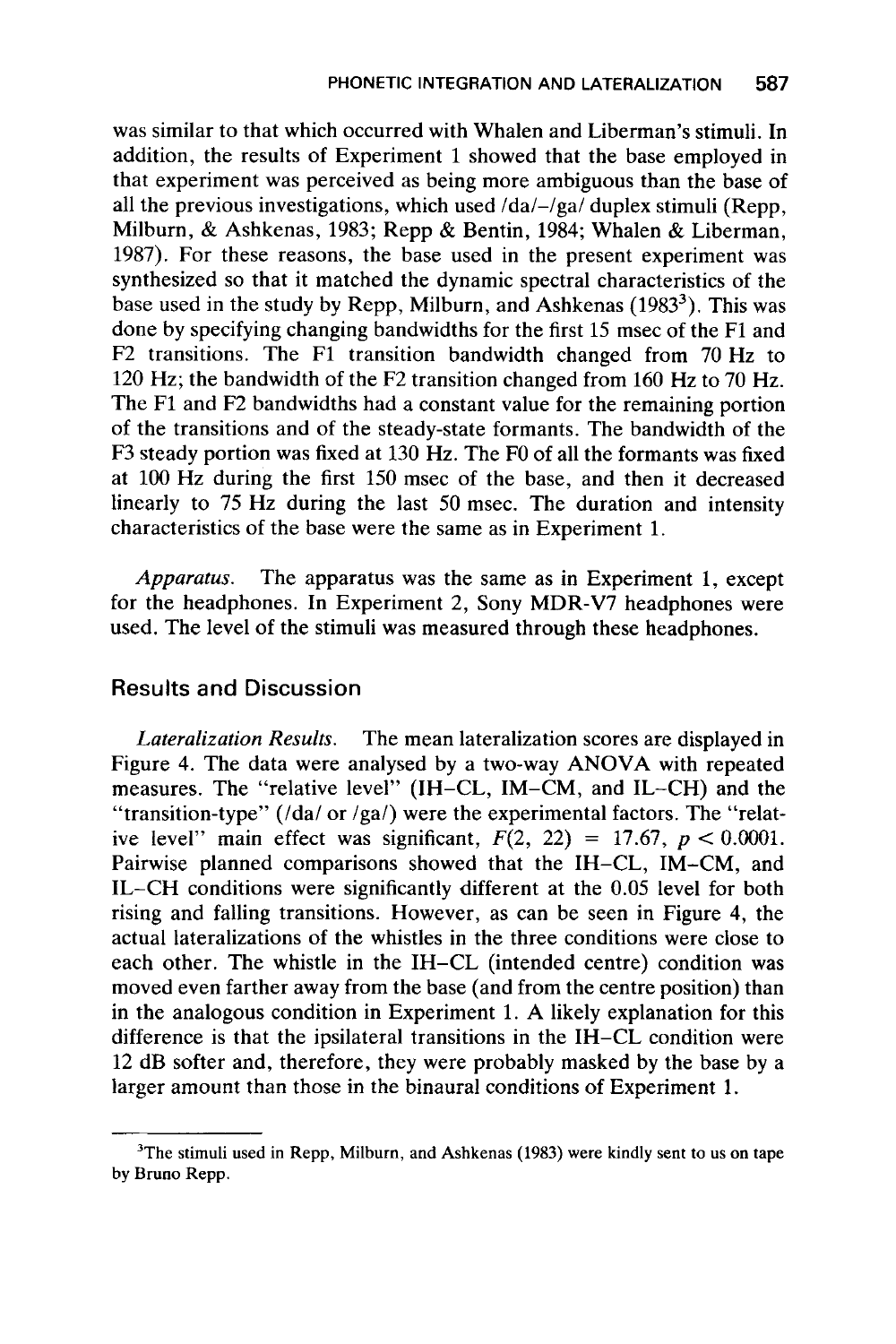

**FIG. 4. Mean ratings for the lateralization session of Experiment** 2; **the binaural transitions had the following attenuations relative to the steady portion of F3:** 6 **dB at both ears for the IH-CL condition;** 16 **dB (left ear) and 2 dB (right ear) for the IM-CM condition;** 26 **dB (left ear) and 0 dB (right ear) for the IL-CH condition.** 

*Identification Results.* The mean rating scores for the identification session are displayed in Figures *5* and 6. These scores were analysed by a three-way **ANOVA** with repeated measures. The experimental factors were "presentation modality" (monaural versus binaural), the "transitiontype" (/da/ versus /ga/), and the "intensity" of the ipsilateral transitions  $(IH, IM, or IL)$ .

The subjects identified the speech percepts reliably according to the type of transition presented, as proved by the fact that the "transitiontype" main effect was highly significant,  $F(1, 11) = 62.95$ ,  $p < 0.0001$ . The difference between the /da/ and /ga/ monaural conditions was statistically significant for the IH, and IM conditions,  $p < 0.01$ , planned comparison, but not for the IL condition. As we expected, the phonetic integration of the monaural transitions was strong at the IH  $(-6-dB)$  level, intermediate at the IM  $(-16-d)$  level, and virtually absent with the softest  $(IL)$ transitions (see Figure 5).

The results for the binaural stimuli replicate several findings of Experiment **1,** with the important difference that, in the present experiment, the subjects could not have identified the syllables by associating a rising or falling ipsilateral transition with a /ga/ or a /da/ syllable, respectively. (1) Binaural conditions with the same transition-type obtained virtually identical ratings. As each binaural level of intensity produced small but significant differences in the lateralization of the whistles, we conclude that phonetic integration was not affected by the lateralization of the whistles in the present experiment. This finding confirms the results of Experiment **1,**  which indicated that phonetic integration was not different between the "centre" and "right ear" lateralizations. (2) The difference between the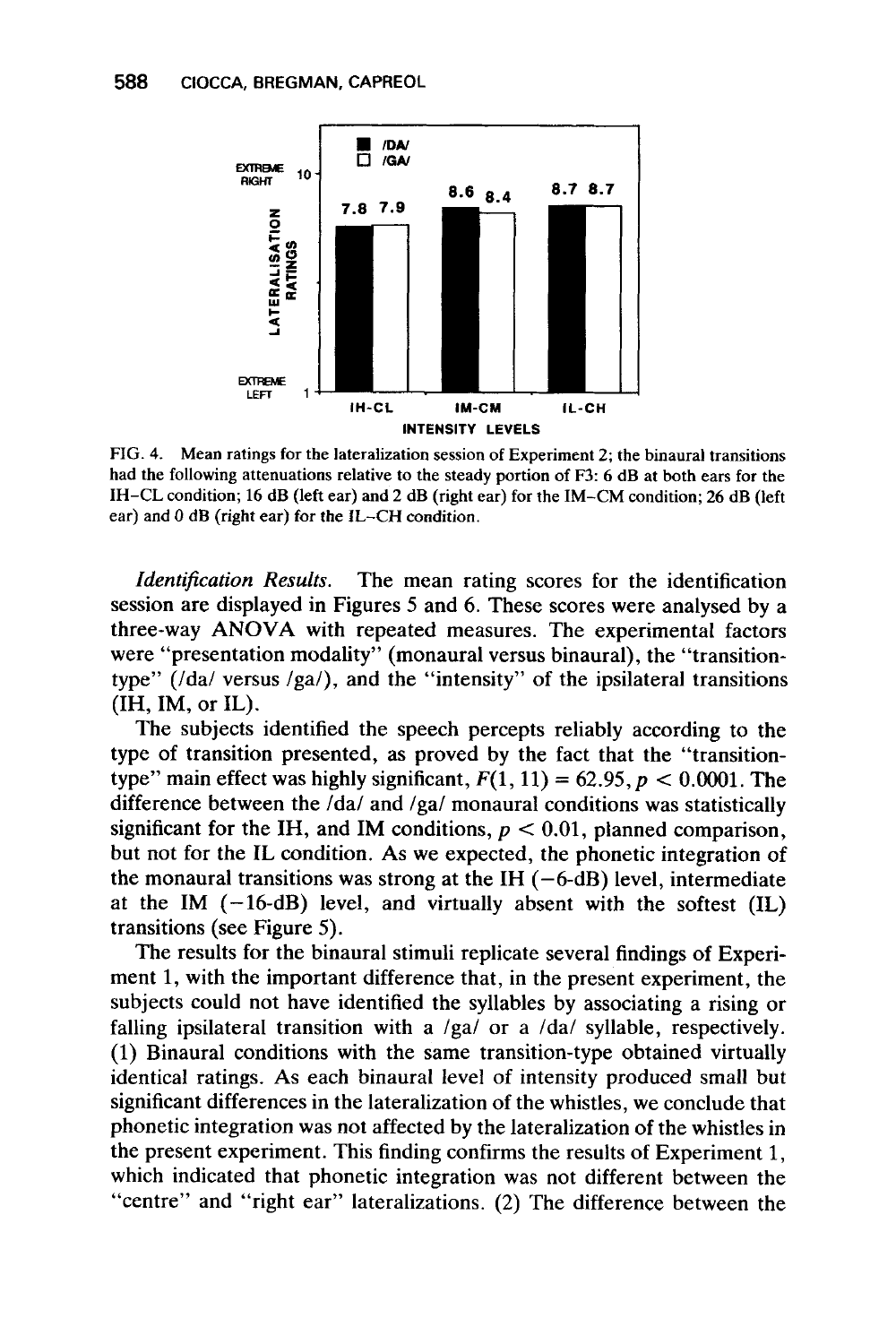

**FIG. 5. Mean identification ratings for the monaural conditions of Experiment** 2; **percentages of /gal responses are displayed at the top of the figure.** 

/da/ and /ga/ **IL-CH** conditions indicates the existence of across-ear phonetic integration between the sine-wave transitions and the base. This conclusion is further supported by the fact that the **IL-CH** /ga/ condition obtained significantly more /gal ratings than the **IL** /ga/ condition,  $p < 0.01$  level, planned comparison. (3) The IH  $/ga/$  condition received significantly more /ga/ responses than the IH-CL  $/ga$ / condition,  $p < 0.01$ , planned comparison; see Figures *5* and 6. This finding indicates that the presence of a contralateral transition produced a decrease in phonetic



**FIG. 6. Mean identification ratings for the binaural conditions of Experiment** 2; **percentages of /gal responses at the top of the figure.**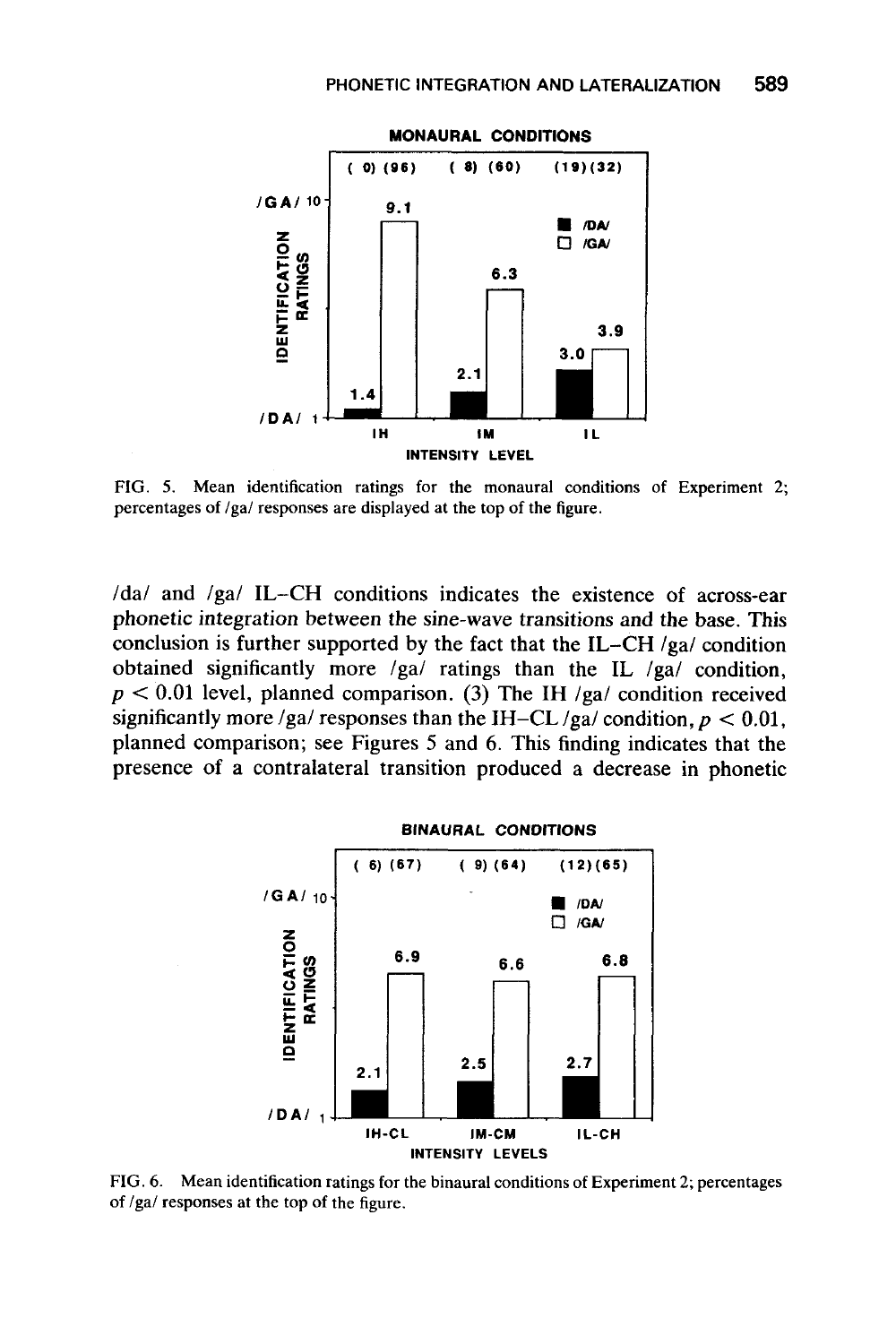integration relative to the monaural condition. This effect is analogous to the weaker phonetic integration that was observed in Experiment 1 in the "both ears" /ga/ condition, relative to the "left ear" /ga/ condition. The IM and IM-CM /ga/ conditions were not significantly different ( $p > 0.05$ , planned comparison).

While the levels of intensity did not affect the phonetic perception in the binaural conditions, there were significantly more /ga/ responses at higher levels in the monaural conditions (see Figure *5).* This result is responsible for a significant effect of "intensity",  $F(2, 22) = 4.69$ ,  $p < 0.02$ , and of the Intensity  $\times$  Transition-type interaction,  $F(2, 22) = 45.09$ ,  $p < 0.0001$ . In addition, the Presentation Modality  $\times$  Intensity interaction was also significant,  $F(2, 22) = 10.38$ ,  $p < 0.001$ . Finally, the three-way interaction effect was highly significant,  $F(2, 22) = 19.86$ ,  $p < 0.0001$ . The remaining effects were not statistically significant.

# **GENERAL DISCUSSION**

The present study showed that: (a) phonetic integration was significantly weaker when the base and the sine-wave transitions were perceived at different than at the same lateralizations; (b) sine-wave transitions were phonetically integrated with the base when presented contralaterally to the latter; (c) there was no evidence that, among transitions that were lateralized at different locations from the base, phonetic integration became weaker as the lateralization distance was increased.

The aim of this investigation was to test different hypotheses, namely the "auditory scene analysis" and the "independence" hypotheses, concerning the phenomenon of duplex perception and, more generally, the relations between auditory grouping and phonetic processes. The "independence" hypothesis, in our understanding, would suggest that the phonetic and the "general-purpose" auditory processes are "functionally" independent (Liberman, 1982; Mattingly & Liberman, in press). In other words, the operation of phonetic processes leading to the perception of speech sounds should not be affected by the concurrent processing of the same acoustic input by auditory grouping mechanisms. Accordingly, the phonetic integration of the F3 transitions with the base in duplex perception should be the result of phonetic processing only. On the other hand, the "auditory scene analysis" hypothesis suggests that phonetic processes should not be able to employ a portion of the acoustic input as "phonetic information'' if there is enough evidence, based on auditory grouping principles, that the same input may belong to a co-occurring non-speech sound (Ciocca & Bregman, 1989). It follows from the latter hypothesis that duplex perception is perceived when there are conflicting auditory grouping cues for the segregation and the integration of the F3 transitions with the base.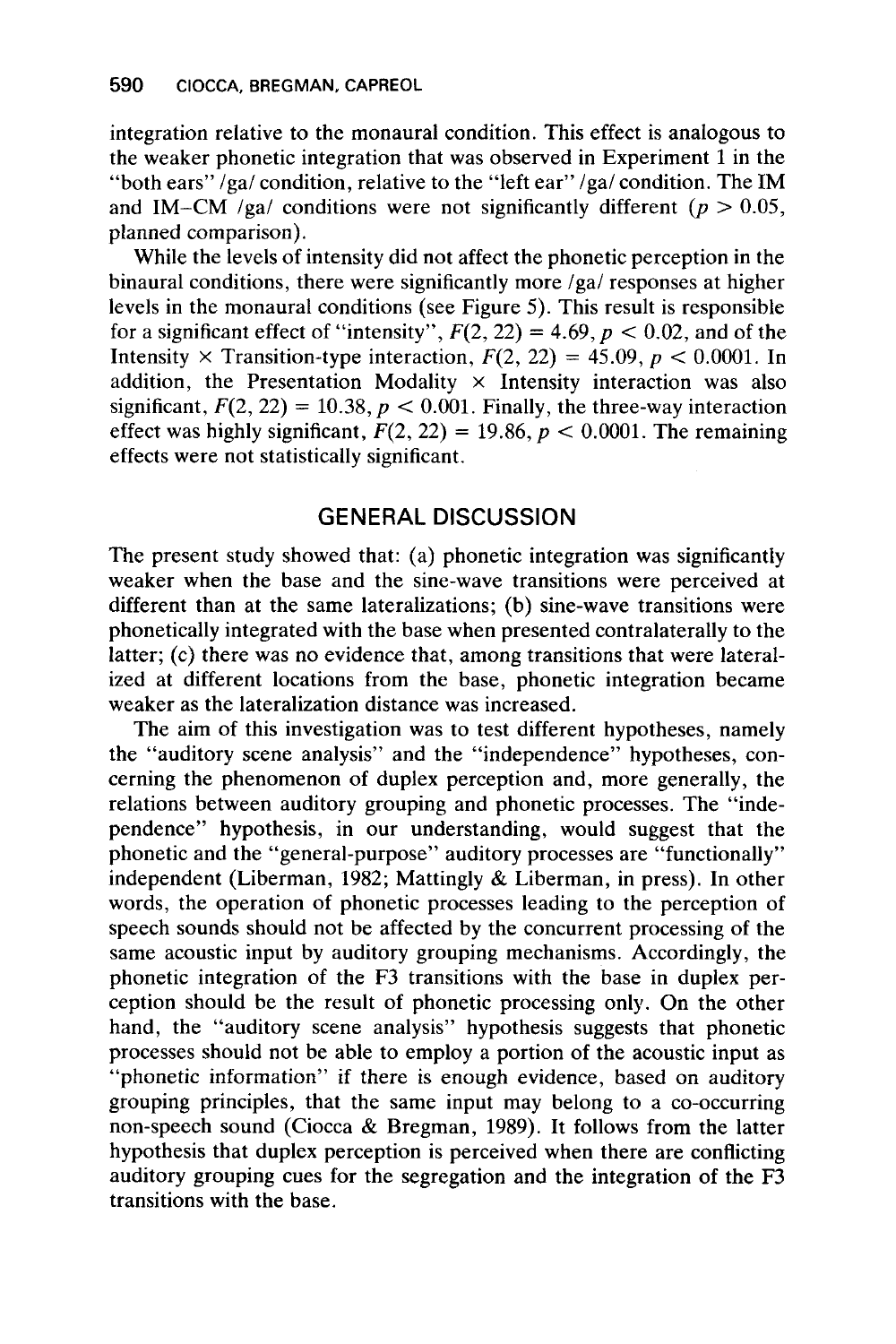The finding at point (a) above indicates that phonetic integration was affected by the lateralization of the sine-wave transitions, which is what one would expect to find on the basis of the auditory scene analysis hypothesis. This result replicates those obtained by presenting periodic  $\frac{1}{d}$  or /ga/ transitions at the same or the opposite ear as the base (Repp, Milburn, & Ashkenas, 1983; Ciocca & Bregman, 1989). However, the decrease in phonetic integration was larger in the present than in the above-mentioned studies: for example, the difference in the percentage of /ga/ responses between /ga/ and /da/ conditions dropped from 96% to 89% when periodic transitions were moved from the same ear as the base to the opposite ear (Ciocca & Bregman, 1989). On the other hand, the  $/ga/-/da/$ difference was 80% for the ipsilateral and 27% for the contralateral sine-wave transitions in Experiment 1. Similarly, the  $/ga/-/da/$  difference was 96% for the ipsilateral presentation of the sine-wave transitions (-6-dB monaural condition) and **53%** for the contralateral presentation  $(-26/0-dB)$  binaural condition) in Experiment 2. As our base stimuli were very similar to those employed in the previous studies, our findings show that the effects of a difference in lateralization between the base and F3 transitions are noticeably increased if the transitions are also harmonically different from the base. The present results suggest that, while individual segregation cues may have little effect per se on phonetic integration, their combination seems to produce a substantial decrease in phonetic integration. This conclusion is in agreement with the auditory scene analysis, but not with the independence hypothesis.

Further support for the auditory scene analysis hypothesis comes from our finding that in Experiment 1, the /ga/-/da/ difference became smaller when the sine-wave transition was presented to both ears ("centre" condition: 42% /ga/ responses) rather than to the ear of the base only ("left" condition:  $80\%$  /ga/ responses). Similarly, in Experiment 2 the  $\log a$ -/da/ difference was 96% in the monaural (-6-dB), and 61% in the binaural  $(-6/-6-dB)$  /ga/ conditions. It is worth noticing that, according to the independence hypothesis, the presence of additional phonetic information at the opposite ear as the monaural stimuli should have produced no change (or, possibly, an increase) instead of a decrease in phonetic integration. Our results are also at odds with the idea, originally suggested by Whalen and Liberman (1987), that the phonetic system has priority over the non-speech system in the processing of acoustic information (Bentin & Mann, 1990; see also Hall & Pastore, 1991, for further evidence against the precedence of speech over non-speech processing). The auditory scene analysis hypothesis would correctly predict a decrease in phonetic integration when the sine-wave transitions were perceived at a different lateralization from the base.

Two results of the present study-points (b) and (c) above-suggest that the auditory scene analysis hypothesis alone may not fully account for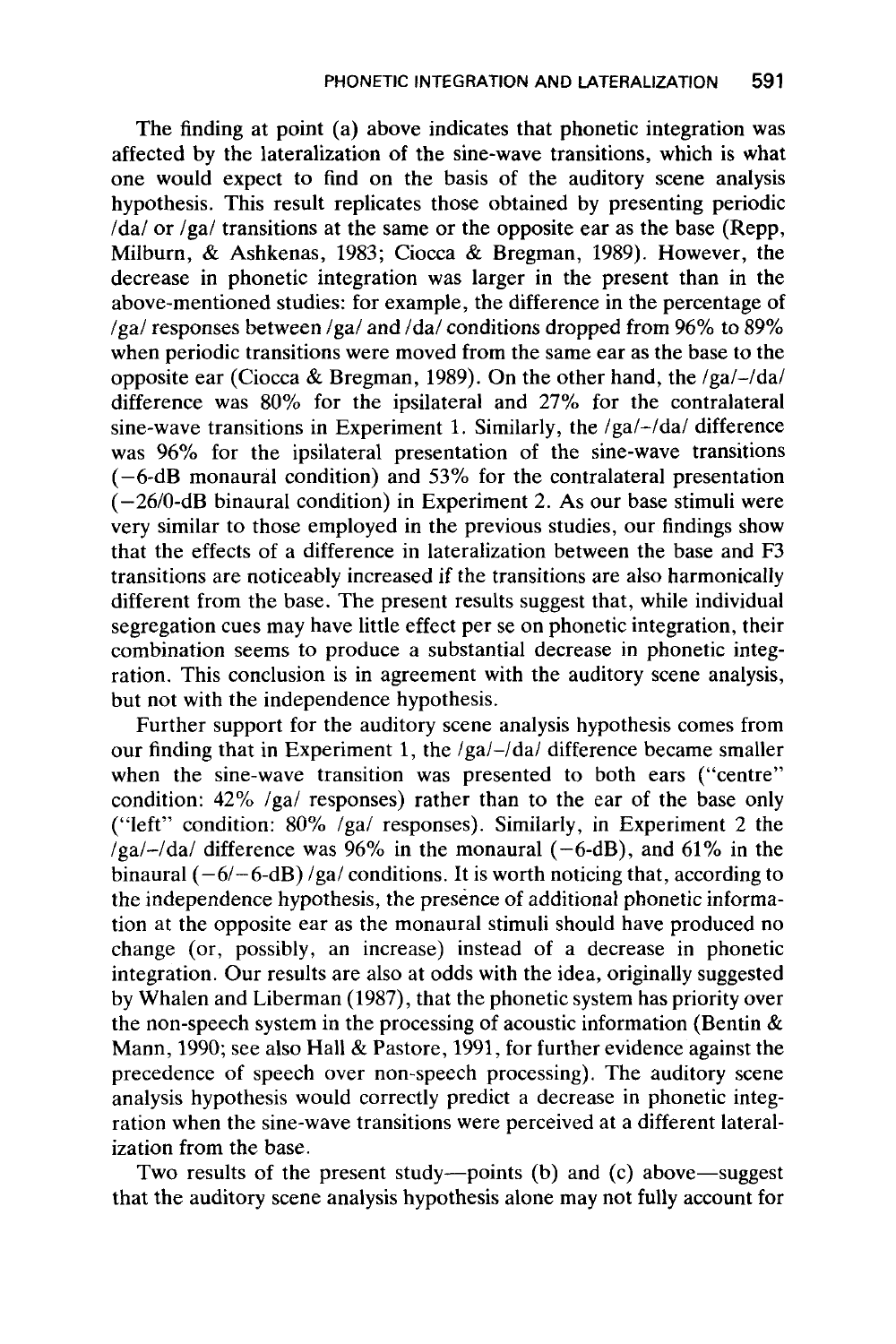the phonetic integration of duplex stimuli, at least in its original formulation. (1) The results of both experiments showed that, as the difference in lateralization between the base and the sine-wave transitions was increased, phonetic integration did not decrease in a monotonic fashion, as one would have expected if auditory organization processes alone were responsible for the occurrence of duplex perception. For example, the phonetic integration in the "centre" and "right ear" conditions of Experiment 1 was not found to be significantly different (see Figure 3). (2) It was found that a difference in both harmonic structure and lateralization between the base and the F3 transitions was not sufficient to prevent their phonetic integration completely. These results suggest that neither the auditory scene-analysis nor the phonetic processes may have the ultimate word on how the acoustic input should be organized (Bregman, 1987; Darwin & Gardner, 1987). In other words, the auditory organization and the phonetic processes would not be functionally independent, but may compete for the same acoustic signals. This possibility has been acknowledged by Liberman and Mattingly (1989) and, more recently, by Whalen and Liberman (1991).

#### **REFERENCES**

- Bregman, **A.S. (1987).** The meaning **of** duplex perception: Sounds as transparent objects. In M.E.H. Schouten (Ed.), *The psychophysics* of *speech perception.* Dordrecht: Martinus Nijhoff.
- Bentin, S., & Mann, V. **(1990).** Masking and stimulus intensity effects on duplex perception: A confirmation of the dissociation between speech and nonspeech modes. *Journal* of *the Acoustical Society* of *America, 88,* **64-74.**
- Ciocca, V., & Bregman, A.S. **(1989).** The effects of auditory streaming on duplex perception. *Perception & Psychophysics*, 46, 39-48.
- Cutting, J.E. **(1976).** Auditory and linguistic processes in speech perception: Inferences from six fusions in dichotic listening. *Psychologicd Review,* 83, **114-140.**
- Darwin, C.J. **(1976).** The perception of speech. In E.C. Carterette & M.P Friedman (Eds.), *Handbook* of *perception.* New York: Academic Press.
- Darwin, C.J., & Gardner, R.B. **(1987).** Perceptual separation of speech from concurrent sounds. In M.E.H. Schouten (Ed.), *The psychophysics* of *speech perception.* Dordrecht: Martinus Nijhoff.
- Deatherage, B.H., & Hirsh, I.J. **(1959).** Auditory localization of clicks. *Journal* of *the Acoustical Society* **of** *America,* **31,486-492.**
- Durlach, N.I., & Colburn, H.S. **(1978).** Binaural phenomena. In E.C. Carterette & M.P. Friedman (Eds.), *Handbook* of *perception, Vol. 4.* New York: Academic Press.
- Hall, M.D., & Pastore, R.E. **(1991).** Musical duplex perception: Does perceptual dominance reflect general principles or specialized modules? *Journal* of *the Acoustical Society of America,* **89,4(2), 5SP10.**
- Henke, W.L. **(1987).** *MITSYN languages.* Copyright by WLH. Belmont, MA: Author.
- Keen, K. **(1972).** Preservation of constant loudness with interaural amplitude asymmetry. *Journal* of *the Acoustical Society of America, 52,* **1193-1196.**